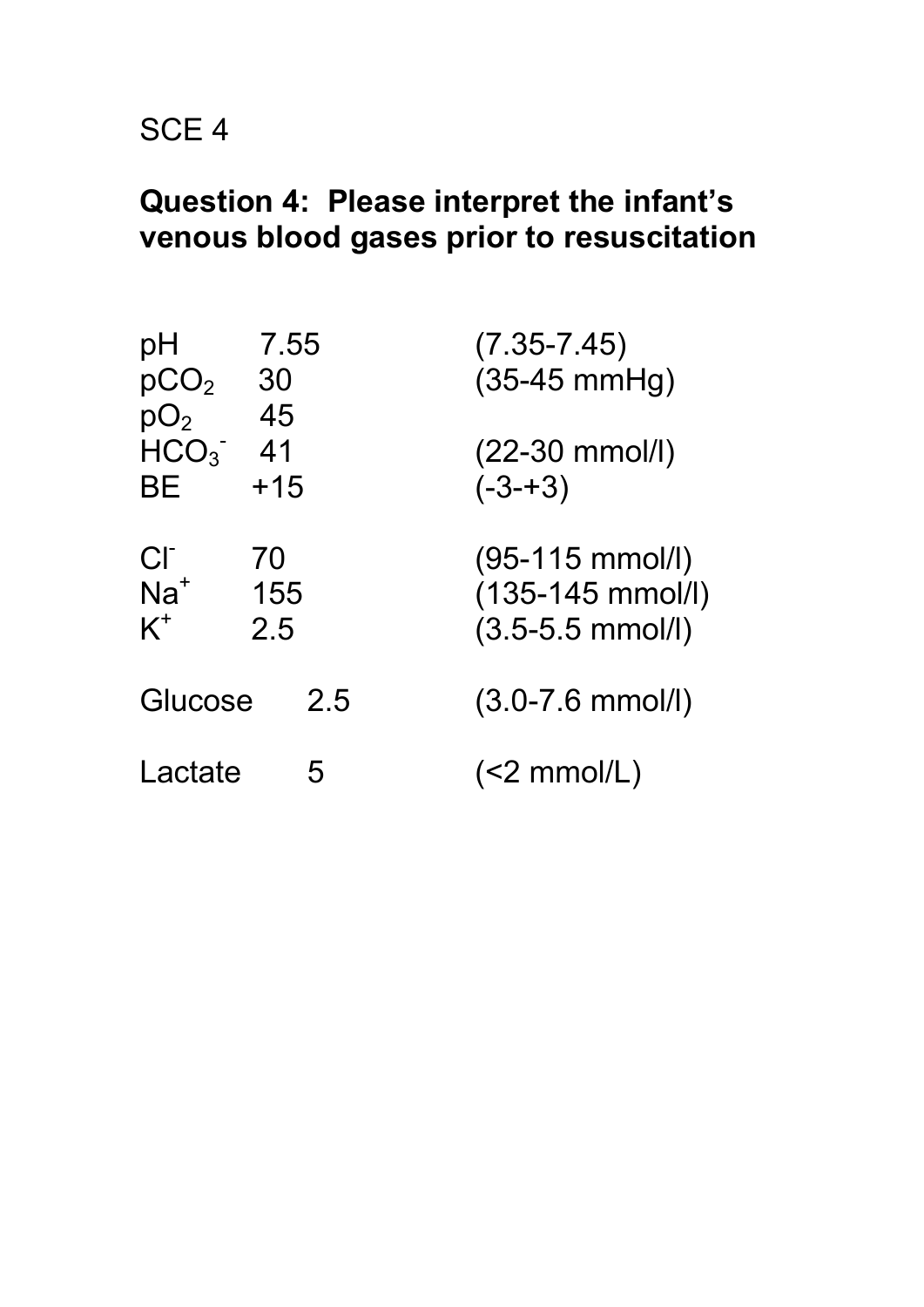# **Scenario:**

**The triage Nurse calls you about a paediatric patient who has just arrived in your regional ED. A Mother has arrived at triage carrying her 6 week old son who looks mottled and lethargic. He has a 2 week history of recurrent vomiting post feeds.** 

**He was born at term, BW 2500g, well until 2 weeks ago when he started vomiting**

**Vitals:**

**Wt 2650g, HR 160/min, RR 80/min, cool and cyanosed peripheries**

**Outline your initial treatment.**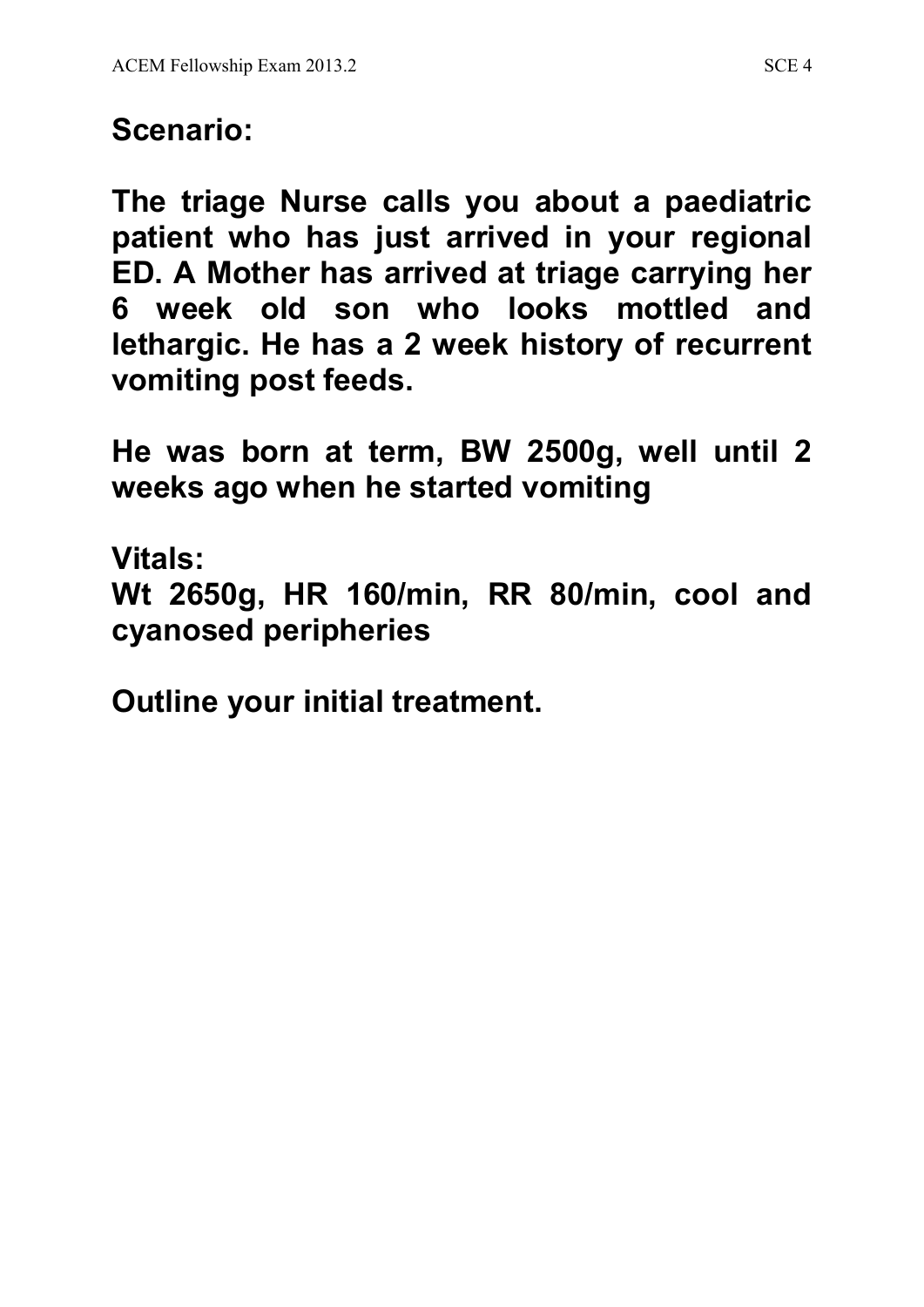**2. Co-examiner ««««..«««««««««.** 

 **Total Mark:** 

## **SCENARIO**

**The triage Nurse calls you about a paediatric patient who has just arrived in your regional ED. A Mother has arrived at triage carrying her 6 week old son who looks mottled and lethargic. He has a 2 week history of recurrent vomiting post feeds.** 

**He was born at term, BW 2500g, well until 2 weeks ago when he started vomiting**

#### **Vitals:**

### **Wt 2650g, HR 160/min, RR 80/min, cool and cyanosed peripheries**

**Question 1: Outline your initial treatment** (2 *minutes*)

| <b>Expected Response</b>                                                                                                                                                                                     | <b>Details &amp; Comments</b>                                                                                                                                                                                                                                                                                                                                                                                                                                                                                                                                                                                                                                           |                                       |
|--------------------------------------------------------------------------------------------------------------------------------------------------------------------------------------------------------------|-------------------------------------------------------------------------------------------------------------------------------------------------------------------------------------------------------------------------------------------------------------------------------------------------------------------------------------------------------------------------------------------------------------------------------------------------------------------------------------------------------------------------------------------------------------------------------------------------------------------------------------------------------------------------|---------------------------------------|
| Attend triage - critically unwell                                                                                                                                                                            | Mottled, lethargic, low weight, poorly perfused, markedly tachypnoeic<br>Needs urgent care                                                                                                                                                                                                                                                                                                                                                                                                                                                                                                                                                                              |                                       |
| Transfer infant to paediatric resus<br>room                                                                                                                                                                  | Assemble team, monitor, assess and manage simultaneously                                                                                                                                                                                                                                                                                                                                                                                                                                                                                                                                                                                                                |                                       |
| Treatment will occur concurrently<br>with assessment<br>Prompt: is there any other specific<br>treatment you would provide<br><i>Prompt:</i> is there any other<br>supportive treatment you would<br>provide | Gain urgent access<br>IV fluid boluses-10-20 ml/kg repeated of normal saline<br>Strategies for dealing with difficult peripheral access including IO, USS quided<br>femoral. Early IO<br><b>Consider antibiotics</b><br>If fever/ suspicion meningitis or serious bacterial infection, give <3 months broad<br>spectrum antibiotics after blood cultures taken and dexamethasone 0.5-1 mg/kg<br>administered. Consult eTG and institution specific ID recommendations:<br>amoxicillin 50 mg/kg plus gentamicin 7 mg/kg plus cefotaxime 50 mg/kg<br>Address hypoglycaemia<br>Keep warm-external heating<br>Airway, respiratory status, perfusion-high risk deterioration | <b>Minimum</b><br>all bold to<br>pass |
| Monitor response to treatment                                                                                                                                                                                | Catheter, monitor urine output                                                                                                                                                                                                                                                                                                                                                                                                                                                                                                                                                                                                                                          |                                       |

#### **Question 2: What features would you look for on history and examination?** (2 *minutes*)

| <b>Expected Response</b>                                 | <b>Details &amp; Comments</b>                                                                                                                                                                                                                                                                                                                                                                                                                                                                                                                                                                                                                                               |                                                                                                                |
|----------------------------------------------------------|-----------------------------------------------------------------------------------------------------------------------------------------------------------------------------------------------------------------------------------------------------------------------------------------------------------------------------------------------------------------------------------------------------------------------------------------------------------------------------------------------------------------------------------------------------------------------------------------------------------------------------------------------------------------------------|----------------------------------------------------------------------------------------------------------------|
|                                                          |                                                                                                                                                                                                                                                                                                                                                                                                                                                                                                                                                                                                                                                                             |                                                                                                                |
| <b>Differential Diagnosis</b>                            | Sepsis, UTI<br>Pyloric stenosis, Reflux, Gastro, Bowel obstruction/volvulus<br>Intra-cranial pathology                                                                                                                                                                                                                                                                                                                                                                                                                                                                                                                                                                      | Bold to pass                                                                                                   |
| History                                                  |                                                                                                                                                                                                                                                                                                                                                                                                                                                                                                                                                                                                                                                                             |                                                                                                                |
|                                                          | Fever?<br>Vomiting - nature of vomiting : bilious v non-bilious, projectile, relationship to feeds,<br>hungry post vomits; getting progressively worse?<br>Hematemesis-coffee grounds, bright red; melena, mucus?<br><b>Birth Hx</b> – any perinatal problems eg jaundice requiring phototherapy, peripartal infection<br>or prolonged ROM-maternal GBS<br>Recent infectious contacts<br>Growth trajectory and centiles- weight gains (poor by BW v current)<br><b>Feeding</b> – breast v bottle; hunger or lethargy post feeds<br>$urine output - no.$ of wet nappies<br>risks for pyloric stenosis: male, 1 <sup>st</sup> born, +ve FHx<br>PHx: old notes, GP<br>?neglect |                                                                                                                |
| Examination:                                             | <b>Measured temperature</b>                                                                                                                                                                                                                                                                                                                                                                                                                                                                                                                                                                                                                                                 | <b>Bold to</b>                                                                                                 |
| Prompt- what specific<br>findings would you<br>look for? | Activity, "Looks unwell," monitor clinical progress with initial resuscitation-<br>especially perfusion state and shock-related tachypnoea, rash<br>Specific: estimation degree of dehydration - severe on known findings so far,<br>also skin turgor, sunken fontanelle, delayed cap refill<br>Abdo exam: distended, tympanic, increased bowel sounds, palpable hernia,<br>palpable olive (to right of midline, best felt post vomit or while feeding), peristaltic<br>waves, examine anus for patency<br><b>Examine another system for alternative cause: carefully examine skin/ hips/</b><br>valves/respiratory/abdo/failure/cyanosis                                   | pass plus<br>2 features to<br>assess the<br>degree of<br>dehydration<br>and 2 features<br>on abdominal<br>exam |